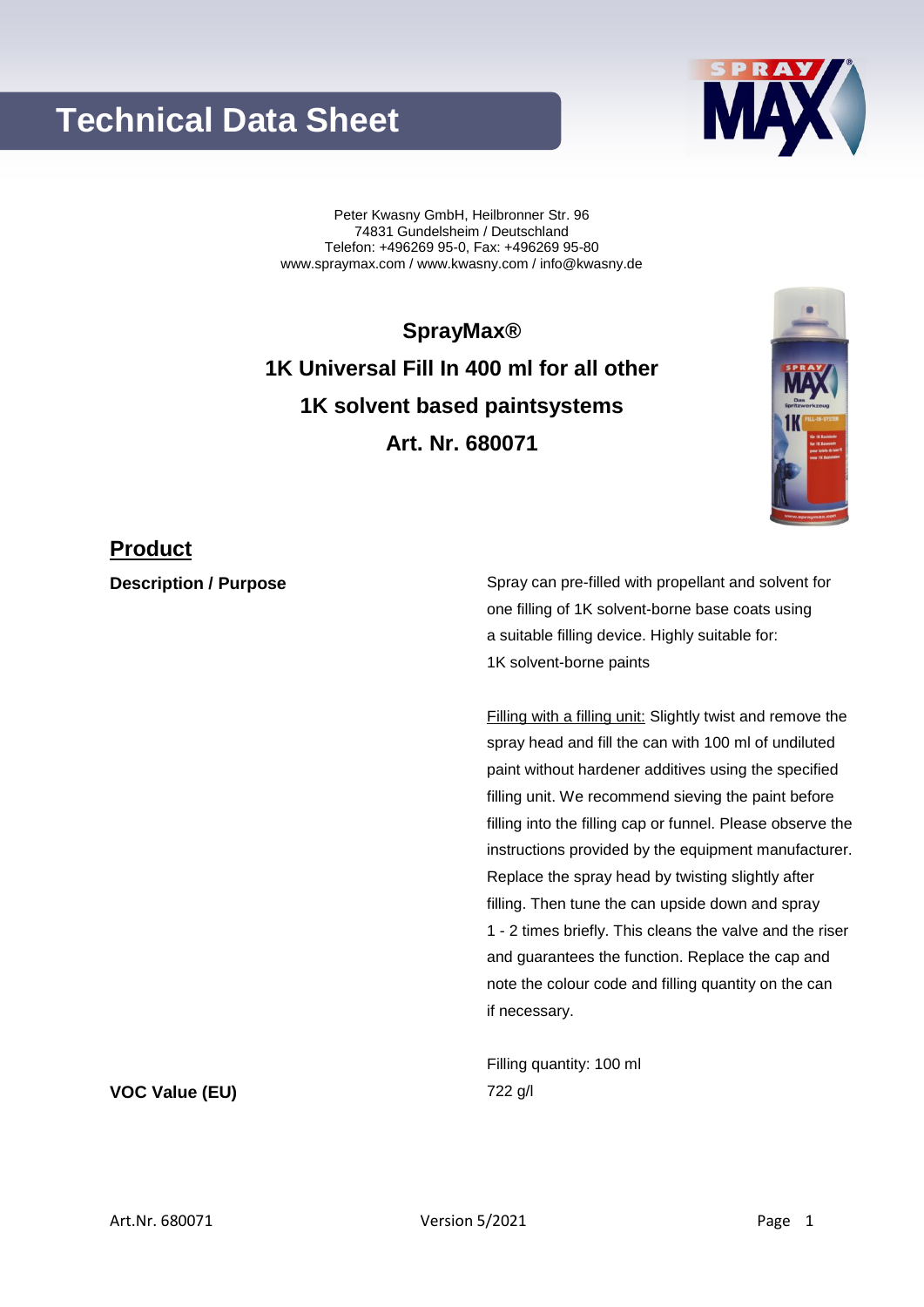

## **Substrate**

Primed, filled areas and well preserved factory or old paint (cleaned and sanded).

The damaged area must be dry and free of grease and dust and all rust needs to be removed.